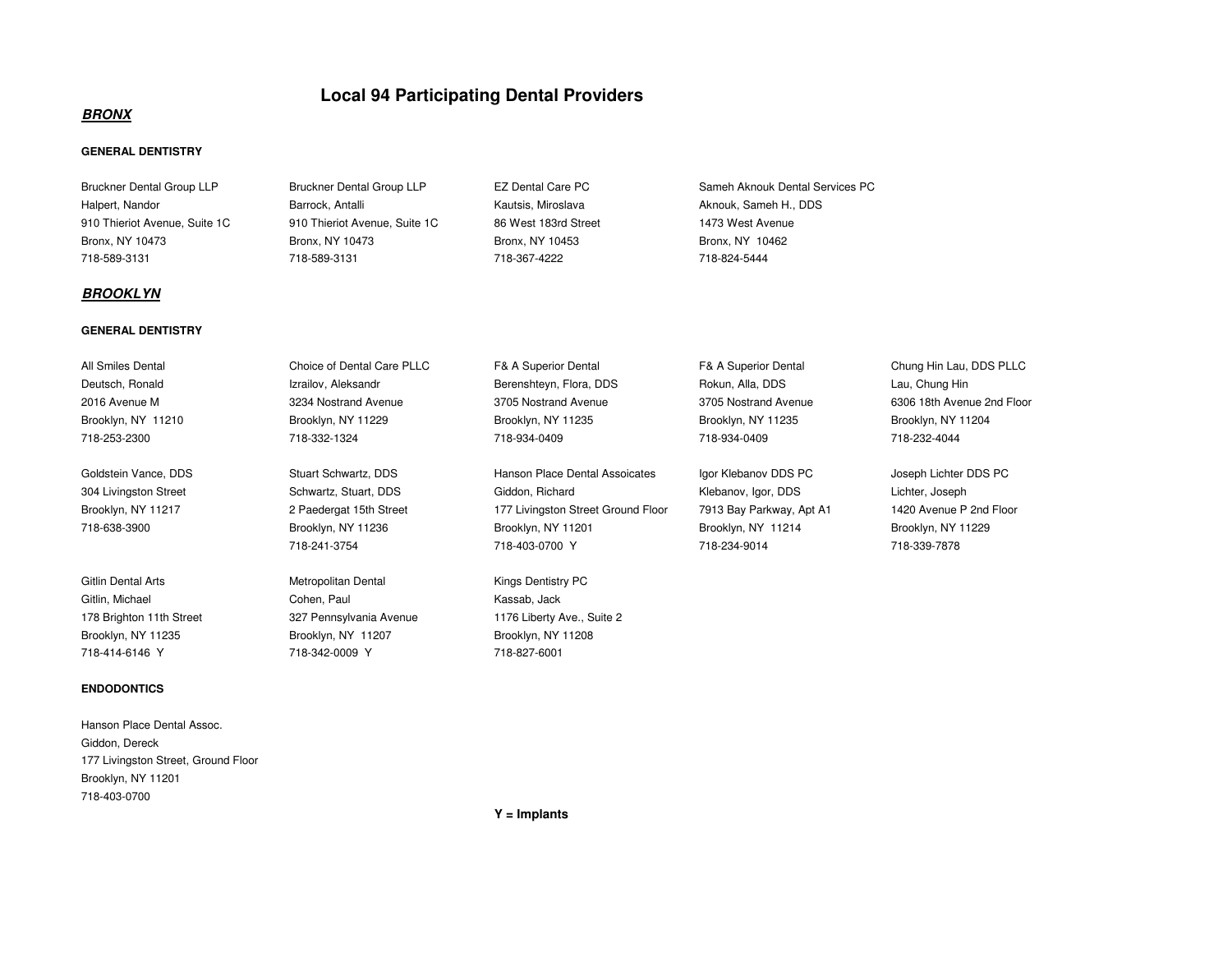# **Brooklyn continued PERIODONTICS**

Hanson Place Dental Assoc. Brooklyn, NY 11201 Brooklyn, NY 11201

NY Periodontics & Implants Group All Smiles Dental Mohajer, Kambiz **Askari, Ali** Abitbol,Thierry Abitbol,Thierry 177 Livingston Street Ground Floor 142 Joralemon Street, Ste. 9E 2016 Avenue M Brooklyn, NY 11210 718-403-0700 718-625-4085 Y 718-253-2300 Y

# **ORTHODONTICS**

Kings Dentistry, PCKassab, Jack 1176 Liberty Ave. Suite 2Brooklyn, NY 11208718-827-6001

# **ORAL SURGEONS**

| Hanson Place Dental Assoc.          | Kings Dentistry, PC       |
|-------------------------------------|---------------------------|
| Lorenzo, Dorothy                    | Kassab, Jack              |
| 177 Livingston Street, Ground Floor | 1176 Liberty Ave. Suite 2 |
| Brooklyn, NY 11201                  | Brooklyn, NY 11208        |
| 718-403-0700                        | 718-827-6001              |

# **LONG ISLAND**

# **GENERAL DENTISTRY**

| Eyal D. Waldman, DMD, PC     | Preetika Gupta DDS Dental Arts | Preetika Gupta DDS Dental Arts | <b>CM Smiles</b>             | East Meadow Dental Associates |
|------------------------------|--------------------------------|--------------------------------|------------------------------|-------------------------------|
| 240 Patchogue Yaphank Road   | Gupta Preetika                 | Gupta Preetika                 | Mangiaracina, Concetta       | Klein, Steven                 |
| Patchogue, NY 11772          | 234 West Jericho Turnpike      | 1521 Straight Path             | 1955 Merrick Road, Suite 200 | 403 Merrick Road              |
| 631-289-3331                 | Huntington Station, NY 11746   | Wyandanch, NY 11798            | Merrick, NY 11566            | East Meadow. NY 11725         |
|                              | 631-591-9200 Y                 | 631-643-3800 Y                 | 516-867-0804                 | 516-486-0900                  |
| <b>Westbury Smile Center</b> | Michael Gitlin                 | <b>Williston Park Dental</b>   |                              |                               |
| Rafya Sandhu                 | Gitlin, Michael                | Kasparian, Harry, DMD          |                              |                               |
| 91 Post Avenue               | 99 Hicksville Road             | 126 Hillside Avenue            |                              |                               |
| Westbury, NY 11590           | Bethpage, NY 11714             | Williston Park, NY 11596       |                              |                               |
| 516-750-5035                 | 516-579-8950 Y                 | 516-873-8112                   |                              |                               |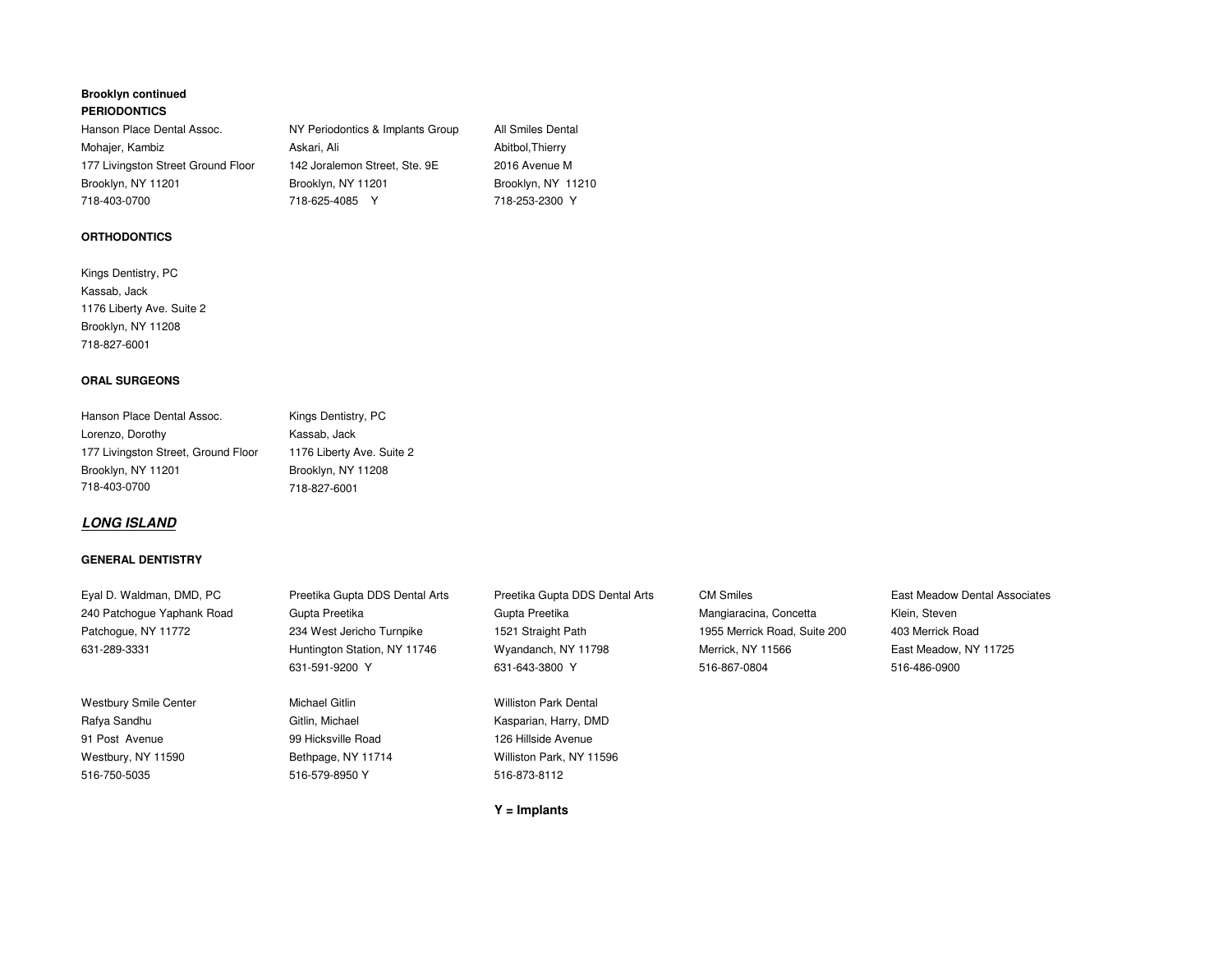#### **Long Island continued**

#### **ORTHODONTICS**

# **MANHATTAN**

#### **GENERAL DENTISTRY**

42nd Street Dental Associates New Broadway Dental Manthas, George, DDS IK Dental PC Krasnov, Ross **Modlin, Natalya** 250 East 58th Street 330 West 42nd Street 1501 Broadway Suite 520 New York, NY 10022 4405 BroadwayNew York, NY 10036 New York, NY 10036 212-752-2212 Y

#### **ORAL SURGERY**

Dr. Gary RuthRuth, Gary30 East 60th Street, Ste. 1401New York, NY 10022212-832-1652 Y

Prospect Dental **Sukoff, DDS** Island Orthodontics **Island Orthodontics** Island Orthodontics Island Orthodontics Island Orthodontics

Island Orthodontics Northfork Orthodontics Island Orthodontics Northfork Orthodontics Friedman, Scott S DDS Rothenberg, Joshua Friedman, Scott Rothenberg, Joshua 175 Route 25A 175-6 Main Street 940 Roanoke Avenue 940 Roanoke AvenueE. Setauket, NY 11733 East Setauket, NY 11733 Riverhead, NY 11901 Riverhead, NY 11901631-941-4498 631-941-4498 631-727-4040 631-727-4040

516-735-8315 516-868-3131 631-586-7654 631-588-1199 631-586-7654

Ostreicher, David **Sukoff, David H., DDS.PC** Friedman, Scott S., DDS Friedman, Scott S., DDS Zak, Efrain 93 Division Avenue 47 Merrick Avenue 1990 Deer Park Avenue 500 Portion Road STE 15 1990 Deer Park AvenueLevittown, NY 11756 Merrick, NY 11566 Deer Park, NY 11729 Ronkonkoma, NY 11779 Deer Park, NY 11729

1990 Deer Park Avenue

212-631-0222 (212) 398-1969 212-568-1500

Smile America **Sameh H Aknoul Dental Servides** Metropolitan Dental Associates Metropolitan Dental Associates Gitlin, Michael, DDS **Aknouk, Sameh Cohen, Paul** Cohen, Paul 62 Rivington Street, #A 853 Broadway Suite 911 225 Broadway Suite 105 New York, NY 10002 New York, NY 10003 New York, NY 10007212-979-0990 Y 212-677-6568 212-732-0267

Klebanov, Igor, DDS New York, NY 10040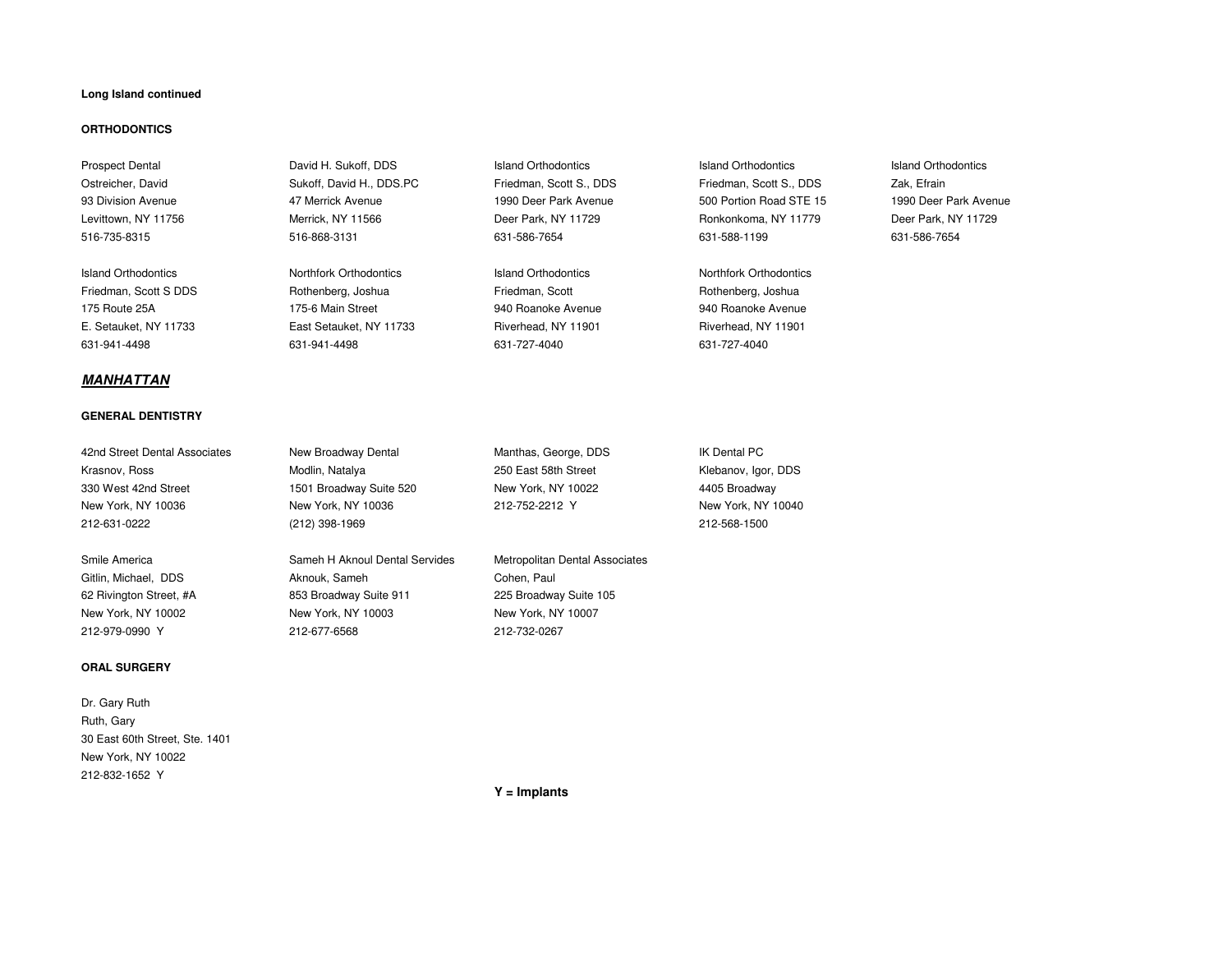# **NEW JERSEY**

## **GENERAL DENTISTRY**

Meskin, Vladimir Dogra, Neelu DDS Parmar, Tuhina Gottipall, Chethna Aron, Jeffrey 45 Route 46 East 400 Perrine Road, Suite 410 400 Perrine Road, Suite 410 184 Route 9 North suie 22 184 Route 9 North suie 22 Ridgfield Park, NJ 07660 Old Bridge, NJ 08857 Old Bridge, NJ 08857 Englishtown, NJ 07726 Englishtown, NJ 07726 201-440-2100 732-727-7600 Y 732-727-7600 732-252-8444 732-252-8444

The Perfect Smile The Perfect Smile The Perfect Smile The Perfect Smile 326 Broad Street 326 Broad Street 326 Broad Street Red Bank, NJ 07701 **Red Bank, NJ 07701** Red Bank, NJ 07701 732-224-9339 732-224-9339 732-224-9339

#### **ORAL SURGERY**

Aesthetic Dental Center of Bergen Comprehensive Dental Assoc. Comprehensive Dental Assoc. Smiles of Marlboro Smiles of Marlboro

973-361-6200 Y (732) 679-3600 (732) 679-3600 (732) 679-3600

Meskin, Vladimir **Meskin, Vladimir** Sanders, Nadezda **New Scott Cases** Trafecante, Jeffrey Whiteman, Andrew Scott 66 East McFarlan Street 2515 Highway 516, 2nd Floor 2515 Highway 516, 2nd Floor 2515 Highway 516, 2nd FloorDover, NJ 07807 Old Bridge, NJ 08857 Old Bridge, NJ 08857 Old Bridge, NJ 08857

Chen, Nancy **Example 20 Frederick, Donald Bogossian DMD, Robert** 

Dover Family Dentist **NJ Team Dental Center** NJ Team Dental Center NJ Team Dental Center All Team Dental Center Cood Care Dental



NJ Team Dental Center PA Raritan Bay Oral & Maxiofacial Surgery Raritan Bay Oral & Maxiofacial SurgeryMuduli, Anup DMD Flugrad, George W., DMD Flugrad, George200 Perrine Road Suite 221 2515 Highway 516, 2nd Floor 676 Amboy Avenue Old Bridge, NJ 08857 Woodbridge, NJ 07095 Old Bridge, NJ 08857(732) 679-3600 732-874-5157 732-727-9001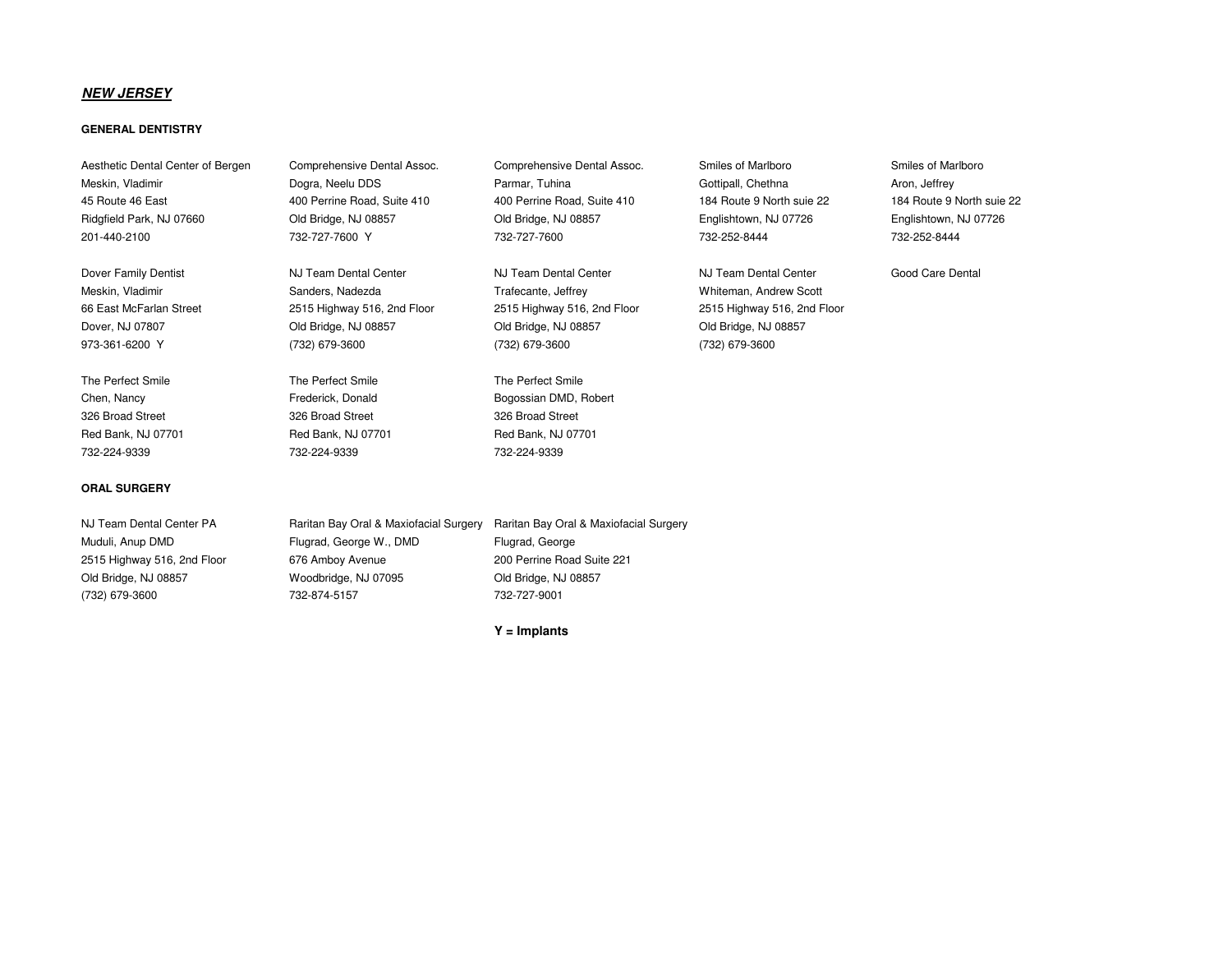#### **New Jersey continued**

#### **PERIODONTICS**

# The Perfect Smile **The Perfect Smile** 326 Broad Street 326 Broad Street

#### **ORTHODONTICS**

# **QUEENS**

#### **GENERAL DENTISTRY**

Alan H. Kaplan, DDS, PC **Anna C. Ganness, DDS PC** Apprehensive Dental Care Rotman Dental Care Rotman Dental Rotman Dental Kaplan, Alan Ganness, Anna, DDS Pinkhas, Yelena Rotman, Florica, DDS Rotman, Porman, Roxana, DDS Rotman, Roxana, DDS 107-21 Queens Boulevard, Suite 5 178-17 Hillside AvenueForest Hills, NY 11375 Jamaica, NY 11432 Jackson Heights, NY 11372 Middle Village, NY 11379 Middle Village, NY 11379

156-36 Crossbay Blvd. Ste.F 94-24 63rd Drive 60-59 83rd Place 60-59 83rd Place 61-55 98th Street, Ste. 1L Howard Beach, NY 11414 Rego Park, NY 11374 Middle Village, NY 11379 Rego Park, NY 11374

Sunnyside Dental Kirschner DDS, Howard Yapport, Tatyana, DDS 47-01 Queens Blvd. Suite 202 Far Rockaway, NY 11692Sunnyside, NY 11104 718-634-2123 718-706-1717 Y

Priya Duggal DDS Bogossian DMD, Robert Red Bank, NJ 07701 Red Bank, NJ 07701 732-224-9339 732-224-9339

The Perfect Smile The Perfect Smile The Perfect SmileChristopher Callan **Labruna, Vincent Callan** Bogossian DMD, Robert **Christopher Callan** 326 Broad Street 326 Broad Street 326 Broad Street Red Bank, NJ 07701 Red Bank, NJ 07701 Red Bank, NJ 07701732-224-9339 732-224-9339 732-224-9339

Metropolitan Dental Associates Farhad Azizzadej, DDS PC Dr. Paul Campo Flushing Dental Dental Care Flushing Family Dental Care Cohen, Paul **Azizzadeh, Farhad, DDS** Campo, Paul, DDS Anvar, Bijan Anvar, Bijan Anvar, Hooshang 88-01 Parsons Boulevard 96-09 Springfield Blvd., Suite 206 32-75 31st Street 136-14A Northern Blvd 136-14A Northern BlvdJamaica, NY 11432 **Cueens Village,NY 11429** Long Island City, NY 11106 Flushing, NY 11354 Flushing, NY 11354 718-526-3400 718-740-7700 Y 718-777-0638 Y 718-445-7030 Y 718-445-7030 Y

338 Beach 54th Street

 94-18 37th Avenue 75-30 Metropolitan Avenue 75-30 Metropolitan Avenue 718-268-0600 718-291-7444 (718) 429-3642 718-894-4475 718-894-4475

75-30 Metropolitan Avenue

136-14A Northern Blvd

Howard Beach Dental Associates Rego Park Dental Mid Queens Dental Beautiful Smiles By Your Dentist, PC Santa LoCascio DDS, PC Kurilenko, Yakov, DDS **Nektalov, Yuriy Dourmas. George** Gotlieb, Zina DDS LoCasio, Santa, DDS LoCasio, Santa, DDS 70-16 Fresh Pond Road Ridgewood, NY 11385 718-323-5132 Y 718-997-7762 718-426-2600 718-699-8854 Y 718-628-6588 Y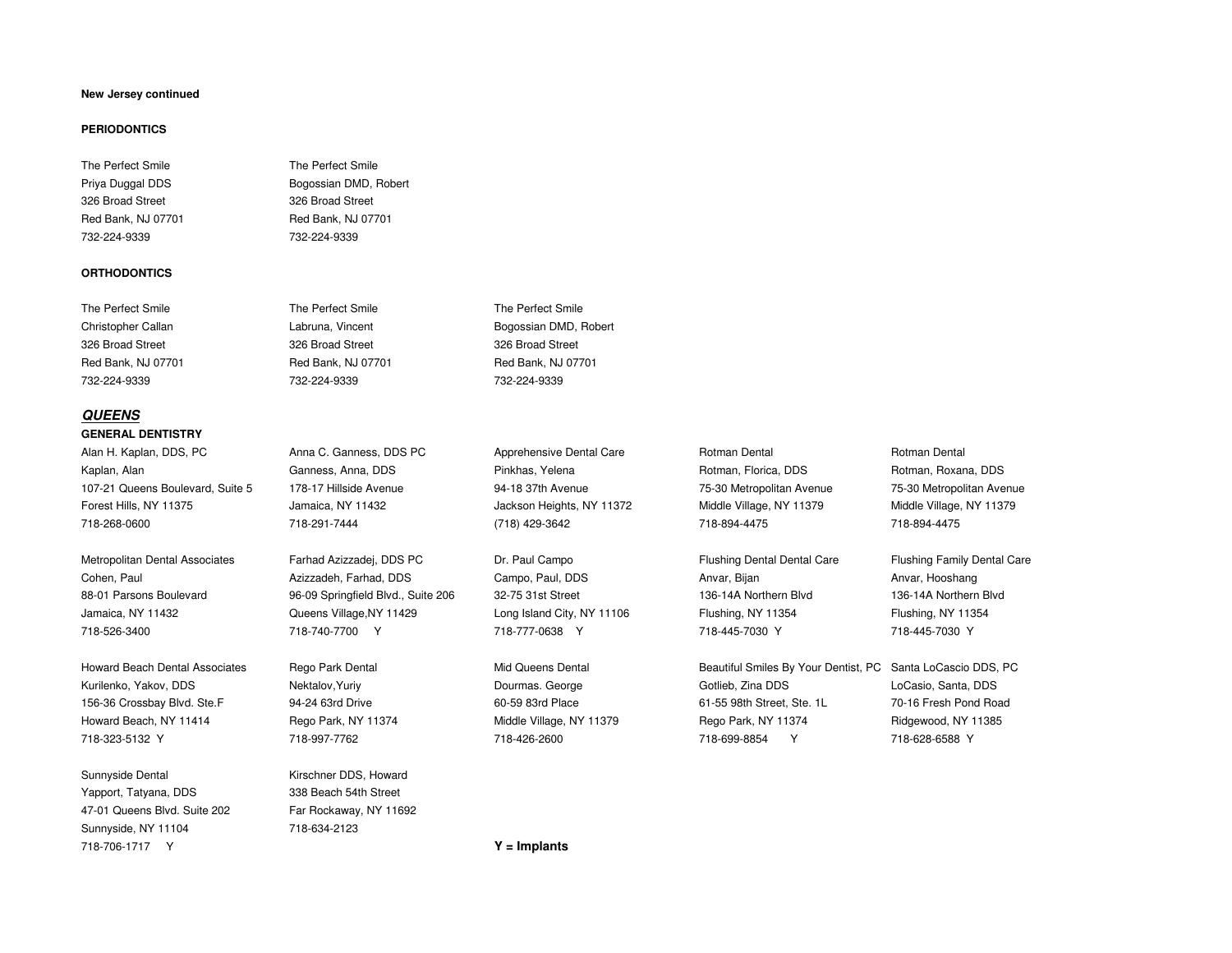#### **Queens continued**

#### **ORAL SURGERY**

Ambulatory Oral Surgery & Assoc. Kollander, Steven Gotlieb, Zina DDS Kurilenko, Yakov, DDS 60-83 Myrtle Avenue 61-55 98th Street, Ste. 1L 156-36 Crossbay Blvd. Ste.FRidgewood, NY 11385 Rego Park, NY 11374 Howard Beach, NY 11414 718-497-2700 Y 718-699-8854 Y 718-323-5132 Y

Beautiful Smiles By Your Dentist, PC Howard Beach Dental Associates

#### **ENDODONTIC**

| Beautiful Smiles By Your Dentist, PC | <b>Howard Beach Dental Associates</b> |
|--------------------------------------|---------------------------------------|
| Gotlieb, Zina DDS                    | Kurilenko, Yakov, DDS                 |
| 61-55 98th Street, Ste. 1L           | 156-36 Crossbay Blvd. Ste.F           |
| Rego Park, NY 11374                  | Howard Beach, NY 11414                |
| 718-699-8854                         | 718-323-5132 Y                        |

#### **PEDODONTICS**

 Beautiful Smiles By Your Dentist, PCGotlieb, Zina DDS 61-55 98th Street, Ste. 1LRego Park, NY 11374718-699-8854 Y

#### **ORTHODONTICS**

Northshore OrthodonticsFriedman, Scott18-15 Francis Louis Blvd.Whitestone, NY 11357718-746-8900

#### **PERIODONTICS**

Flushing Family Dental Care Beautiful Smiles By Your Dentist, PC Howard Beach Dental AssociatesAfshar-Mohajer, Roya Gotlieb, Zina DDS Kurilenko, Yakov, DDS 136-14A Northern Blvd. 61-55 98th Street, Ste. 1L 156-36 Crossbay Blvd. Ste.FFlushing, NY 11354 Rego Park, NY 11374 Howard Beach, NY 11414 718-445-7030 718-699-8854 Y 718-323-5132 Y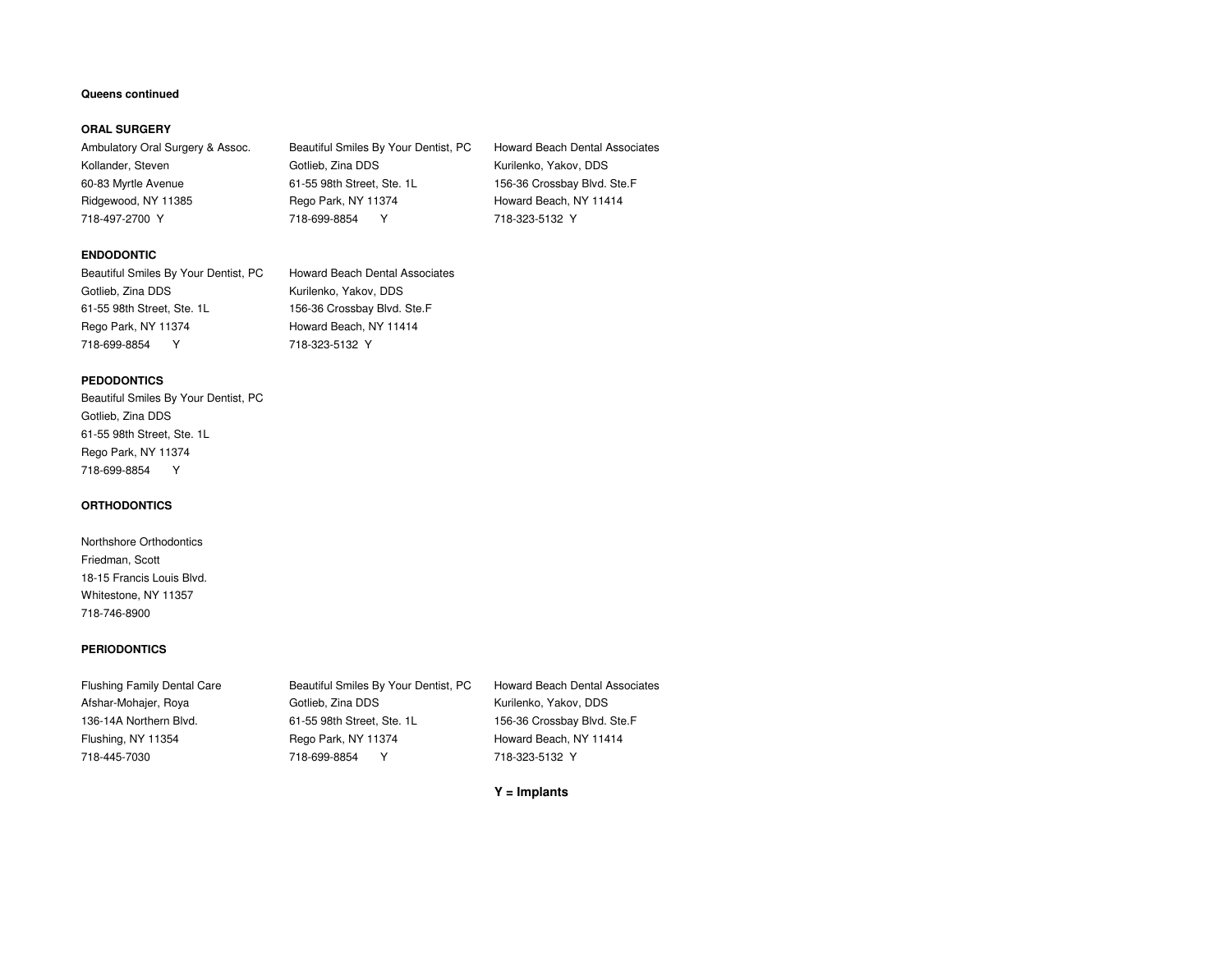# **ROCKLAND COUNTY**

## **GENERAL DENTISTRY**

845-353-3350 845-353-3350 845-353-3350 845-353-3350

#### **ORTHODONTICS**

Palisades Mall Dental Dow, John 3645 Palisades Center Drive West Nyack, NY 10994845-353-3350

# **STATEN ISLANDGENERAL DENTISTRY**

Cantor, Ian **Cantor, Ian Staten Island Mall Dental** Dr, Wahuih Sidhom, PC 4300 Hylan Blvd., Suite 2E Krasnov, Ross Sidhom, Waguih Staten Island, NY 10312 2025 Richmond Avenue 718-948-0870 Staten Island, NY 10314

#### **ENDODONTICS**

| Louis C. DeFeo. DDS PC    |
|---------------------------|
| Nassbaum, Eric            |
| 97 New Dorp Lane, Suite B |
| Staten Island, NY 10306   |
| 718-351-8080              |

Ghadimian, Evelyn **Changimian, Evelyn Steve Changian** Yopa, Steve Lin, Samuel Bhakta, Lagruti Bhakta, Jagruti 3645 Palisades Center Drive 3645 Palisades Center Drive 3645 Palisades Center Drive 3645 Palisades Center Drive West Nyack, NY 10994 West Nyack, NY 10994 West Nyack, NY 10994 West Nyack, NY 10994

Palisades Mall Dental Palisades Mall Dental Palisades Mall Dental Palisades Mall Dental

Allan Kaye, DDS PC Louis C. DeFeo, DDS PC John A. Damiano, DDS John A. Damiano, DDS Smile For You Kaye, Alan, DDS DeFeo, Louis Damiano, John A. Damiano, John A. Gerts, Vladislav, DDS3595 Richmond Avenue 97 New Dorp Lane, Suite B 54 Hudson Place 433 Annadale Road 681 Bay Street Staten Island, NY 10312 Staten Island, NY 10306 Staten Island, NY 10303 Staten Island, NY 10312 Staten Island, NY 10304

718-982-5500 718-984-6181

718-356-1450 718-351-8080 Y 718-447-3456 718-227-9500 718-727-3333

5 Keegans Lane Staten Island, NY 10308

718-351-8080 **Y = Implants**